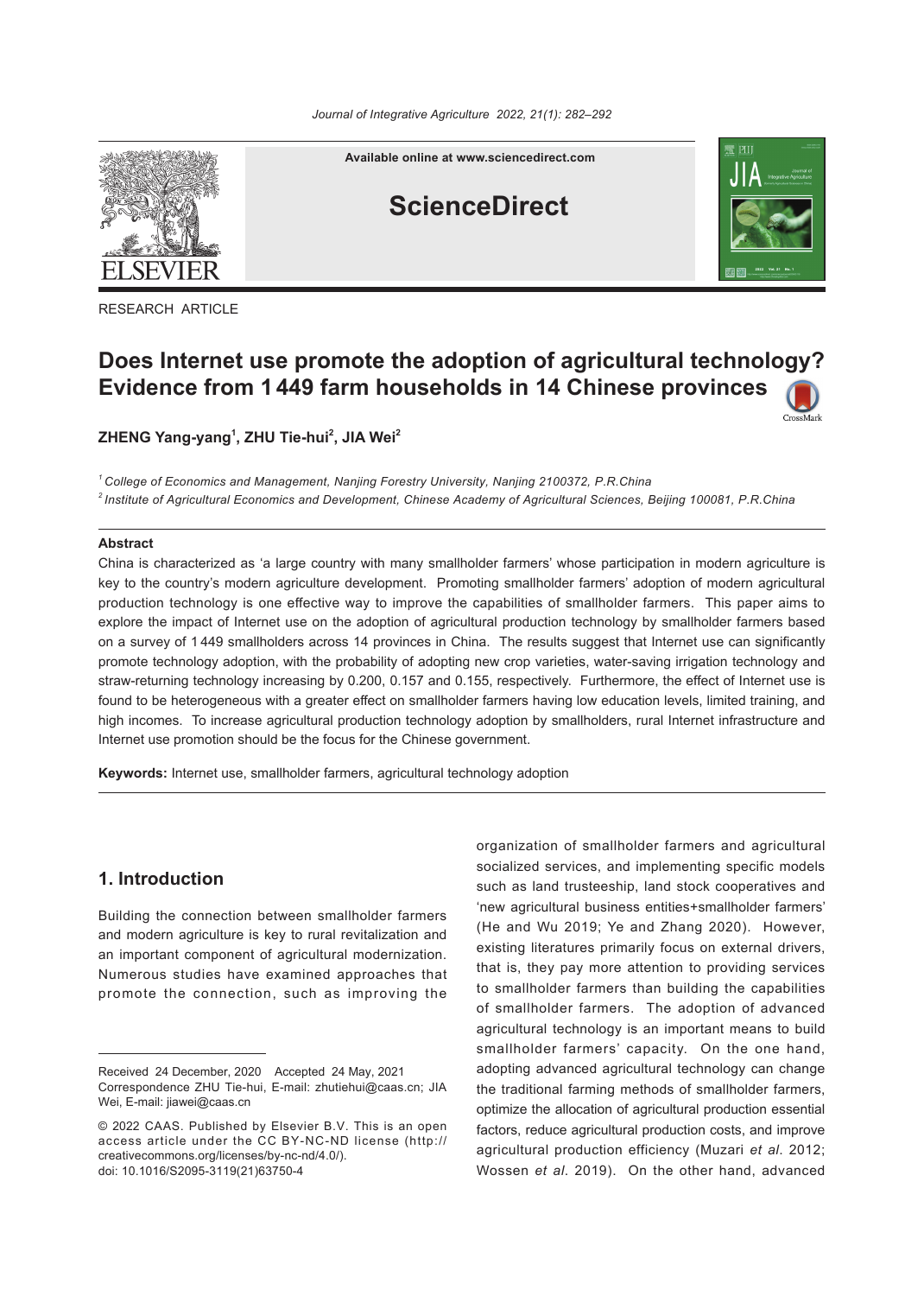production technologies contribute to achieving the goal of green agricultural development by reducing water use or improving soil quality (Asfaw *et al*. 2012). Moreover, the adoption of agricultural production technology can create more market opportunities and increase income, thereby breaking the poverty trap and promoting economic growth (Asfaw *et al*. 2010; Wossen *et al*. 2015, 2017). Schultz (1964) pointed out in *Transformation of Traditional Agriculture* that the key to transforming traditional agriculture is to introduce modern production technologies.

To effectively promote smallholder farmers' adoption of advanced agricultural technologies, it is necessary to identify the key barriers of the adoption. Limited access to information is considered as the main obstacle. The probability of adopting new technology decreases significantly if farmers lack information about the benefits or how to correctly use the technology (Jack 2013). Aker (2010) believed that information supply and technology supply are equally important in the process of promoting agricultural technology. Therefore, how to enable farmers to obtain technical information conveniently and reduce information asymmetry becomes an important research question (Qiu *et al*. 2016). The Internet, as an important means for smallholder farmers to obtain information, has a profound impact on the behavior and thinking of smallholder farmers. First, the Internet can reduce farmers' information search cost, enabling them to obtain technical information in a timely and convenient manner. The Internet also enhances farmers' understanding of the 'risk-benefit aspects' of agricultural technology, and breaks the traditional impression of production technology (Genius 2006). Second, Internet use can increase the bargaining power of smallholder farmers, expand the agricultural sales market, improve agricultural production performance, and in turn encourage farmers to adopt new technologies (Aker and Ksoll 2016; Donovan 2017). Third, Internet use can improve the management and learning capabilities of smallholder farmers, enhance their skilled human capital, and increase their income (Gao 2018; Leng *et al*. 2020). In addition, the Internet has established an effective platform for sharing and disseminating environmental protection concepts, policies and knowledge, which has increased farmers' awareness of environment protection literacy. Farmers with different levels of knowledge can equitably obtain and exchange environmental knowledge through the Internet, and post their comments on current environmental issues (Peng *et al*. 2019; Gong *et al*. 2020).

Exploring the use of the Internet has important theoretical and policy implications for technology adoption by smallholder farmers. Studying the role of Internet use in promoting technology adoption by smallholder farmers both enriches the smallholder production theory and expands the boundaries of the Information and Communication Technology (ICT) research. According to the *Third National Agricultural Census* in 2016, the number of smallholder farmers in China accounted for more than 98% of the total rural households, and the area of arable land operated by smallholder farmers accounted for 70% of the total arable land. Therefore, investigating agricultural technology adoption by smallholder farmers is of great significance to agricultural modernization in China. This paper is innovative in a number of ways. First, it focuses on how to achieve the connection between Internet use and agricultural technology choice through capacity building of smallholder farmers rather than through merely providing external supports. Second, different from other studies, this study examines agricultural technology adoption before, during and after production, respectively, as well as the heterogeneous effect of Internet use on technology adoption. Third, the study uses a unique survey data collected by the National Agricultural and Rural Development Research Institute, China Agricultural University. The sample size is large (*N*=1 449) and representative, covering 14 provinces/ autonomous regions of China.

#### **2. Theoretical framework**

This paper draws on the theoretical framework of Yoav and Shchori-Bachrach (1973), and incorporates 'information' as an input factor into the production function of farmers. The function is given as follows:

*Y<sub>t</sub>*=g(*K<sub>t</sub>*)*F*(*L*, *N<sub>i</sub>*  $\hspace{1.6cm}$  (1) where  $Y_t$  is the output in period t, L is land input, and  $N_t$ is other input in period *t*, such as new crop varieties, soil, fertilizer, etc.,  $K_{t}$  is the accumulated information during *t*, *g* and *F* are concave functions. Assuming *F*(·) has a constant return to scale, the function is defined as follows: *yt* =*g*(*Kt* )·*f*(*nt*  $\qquad \qquad \text{(2)}$ 

where  $y_t = Y_t/L$ ;  $n_t = n_t/L$ ;  $t = F(1:n_t)/L$ . Assuming that  $f(s)$  has good production function characteristics. The hypothesis of Kislev and Shchori-Bachrach (1973) is applicable to the knowledge function  $g(\cdot)$ , which is the marginal contribution of knowledge is positive and shows a decreasing trend. As knowledge grows, the knowledge function converges to an upper limit  $\overline{g}$ , which means that with the accumulation of knowledge, the marginal productivity of information increment tends to reach zero. When knowledge is 0, the value of  $g(\cdot)$  is very low or even 0.

When defining the cumulative information  $K_t$  and its acquisition, it is assumed that farmers obtain it through passive and active learning, and active information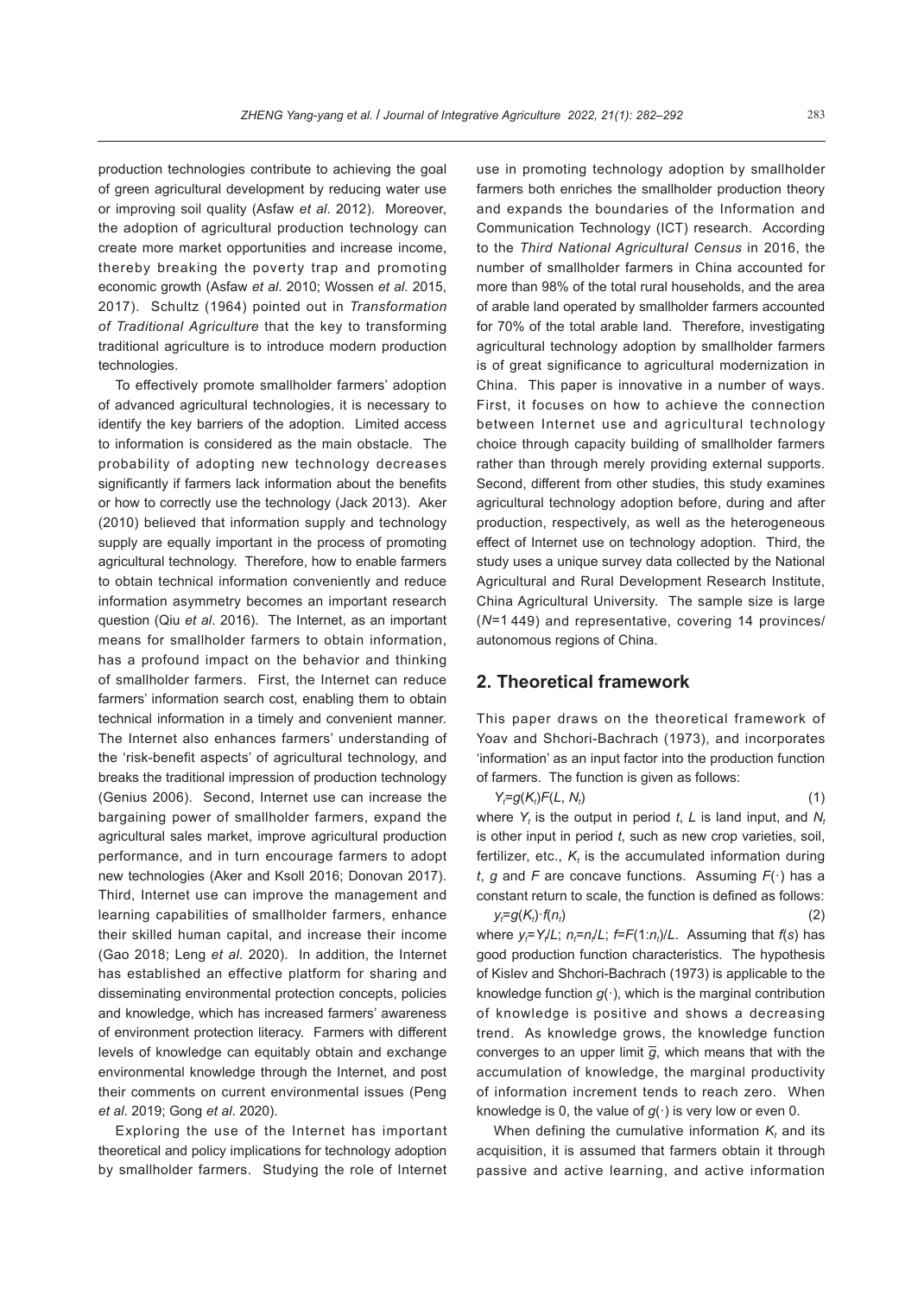collection involves costs such as time or money. It is assumed that the marginal costs of information obtained at any given time are increasing.

The knowledge state (*K*) at time *t* is defined as follows:  $K_t$ = $K_{t-1}$ + $A_t$  $+h_t$  (3)

where  $h_t$  describes the information acquired passively during this period of time.  $h_t$  may increase over time. The variable  $A_t$  indicates the degree of purposeful knowledge acquisition, and the information cost  $C_t$  is expressed as follows:

$$
C_t = C(A_t) \t C' > 0, C' > 0 \t (4)
$$

The profit function  $\pi$  of the farmer households with a scale of *L* is expressed as follows:

$$
\pi_t = L \cdot [g(K_t) \cdot f(n_t) - p \cdot n] - C(A_t) \tag{5}
$$

Let *p* denote the price of *n*, combine eqs. (3) and (5), and obtain the first-order derivation of *n* and *A*, respectively:

| $\pi_{n} = L \cdot [g(K_{t}) \cdot f - p] \leq 0$ $n_{t} \pi_{n} = 0$                                                                                                                                                                                                                                                                                                                                                    | (6) |
|--------------------------------------------------------------------------------------------------------------------------------------------------------------------------------------------------------------------------------------------------------------------------------------------------------------------------------------------------------------------------------------------------------------------------|-----|
| $ \left  \right $ $\left  \right $ $\left  \right $ $\left  \right $ $\left  \right $ $\left  \right $ $\left  \right $ $\left  \right $ $\left  \right $ $\left  \right $ $\left  \right $ $\left  \right $ $\left  \right $ $\left  \right $ $\left  \right $ $\left  \right $ $\left  \right $ $\left  \right $ $\left  \right $ $\left  \right $ $\left  \right $ $\left  \right $ $\left  \right $ $\left  \right $ |     |

 $\pi_a = L \cdot g' \cdot f(n_t) - c' \le 0$  *A<sub>t</sub>* $\pi_a = 0$  (7)

where  $\pi_n$  and  $\pi_q$  represent the partial derivatives of profit with regard to *n* and *A*, respectively. Assuming that *πn*=0, then d*n*/d*kt =–*(*g´f´*/*gf´´*)*>*0; it means that the more information farmers obtain, the more likely they are to adopt new technologies. Once a new technology is adopted, as long as the marginal productivity of information (*g´*) is positive, farmers with a higher level of information accumulation will adopt more new technologies. Considering two farmers with the same scale of operation, the framer acquiring more information will adopt new technologies faster than the other. Assuming that the threshold information level *K*\* when  $g(K)=\overline{g}$ ,  $K=K^*$  is within the range of *K* value, the number of farmers adopting new technologies will increase until K<sub>t</sub> exceeds *K*\*.

#### **3. Data and models**

#### **3.1. Data**

This study utilized the Survey of Returning Home from January to February 2019 by the National Agricultural and Rural Development Research Institute of China Agricultural University. The enumerators included undergraduate, master and doctoral students among various majors of China Agricultural University<sup>1</sup>. Before data collection, the enumerators were provided trainings to explain the aims, question structures, and key challenges of the questionnaire. $2$  A number of researchers were responsible for sending and receiving questionnaires and answering questions encountered during data collection, while returned questionnaires were reviewed by research leaders. The survey questionnaire included two levels, farmer questionnaire and village-level questionnaire. In each village, 15–20 households were randomly selected. The survey obtained 1 952 grain grower questionnaires in total. Since this paper mainly focuses on smallholder farmers, the samples of non-smallholders with land of 30 mu (1 ha=15 mu) and above were excluded, according to the World Bank's classification standards for smallholder farmers<sup>3</sup>. Inconsistent and incomplete questionnaires were also dropped, resulting in a dataset of 1 449 samples from 144 villages in 119 counties/districts of 14 provinces/ autonomous regions sparsely located in eastern, central, western and northeastern China (i.e., Inner Mongolia, Jilin, Sichuan, Anhui, Shandong, Jiangsu, Jiangxi, Hebei, Henan, Hubei, Hunan, Gansu, Liaoning and Heilongjiang), demonstrating a good regional representativeness (Table 1). Heilongjiang and Liaoning, as major agricultural production provinces, have relatively few samples. The main reason is that there are more large-scale farmers in Northeast China than in other regions.<sup>4</sup>

#### **3.2. Variable selection**

The dependent variables of this study are smallholder farmers' agricultural technology adoption of three technologies: new crop varieties, water-saving irrigation technology and straw-returning technology. New crop varieties refer to those with stronger disease resistance or more obvious yield-increasing effects than general crop varieties, but the price is relatively high. Water-saving irrigation technologies refer to production technologies that can effectively save water, such as sprinkler irrigation, micro-sprinkler irrigation, subsurface irrigation and drip irrigation. Straw-returning technology refers to measures to increase fertility and increase production, which

<sup>1</sup> The questionnaire mainly focuses on the national grain production survey. First, the research team determined the number of samples in each province, region, and city based on the grain production area. Secondly, according to the surveyed counties (cities) corresponding to the corresponding household registration students; the students conduct surveys on the township where the household registration is located, and select about 1–2 villages, about 15 households.

 $2$  Since all majors of China Agricultural University are related to agriculture, the recruited enumerators have a high level of awareness of agriculture and therefore data collection is of high quality.

 $3$  The World Bank classifies rural households with an average arable land area of less than 2 hectares (30 mu) as smallholder farmers.

<sup>&</sup>lt;sup>4</sup> The sample in Heilongjiang is smaller than that in Inner Mongolia. The possible reason is that there are more students participating in the Inner Mongolia survey, and the survey sample may be relatively high.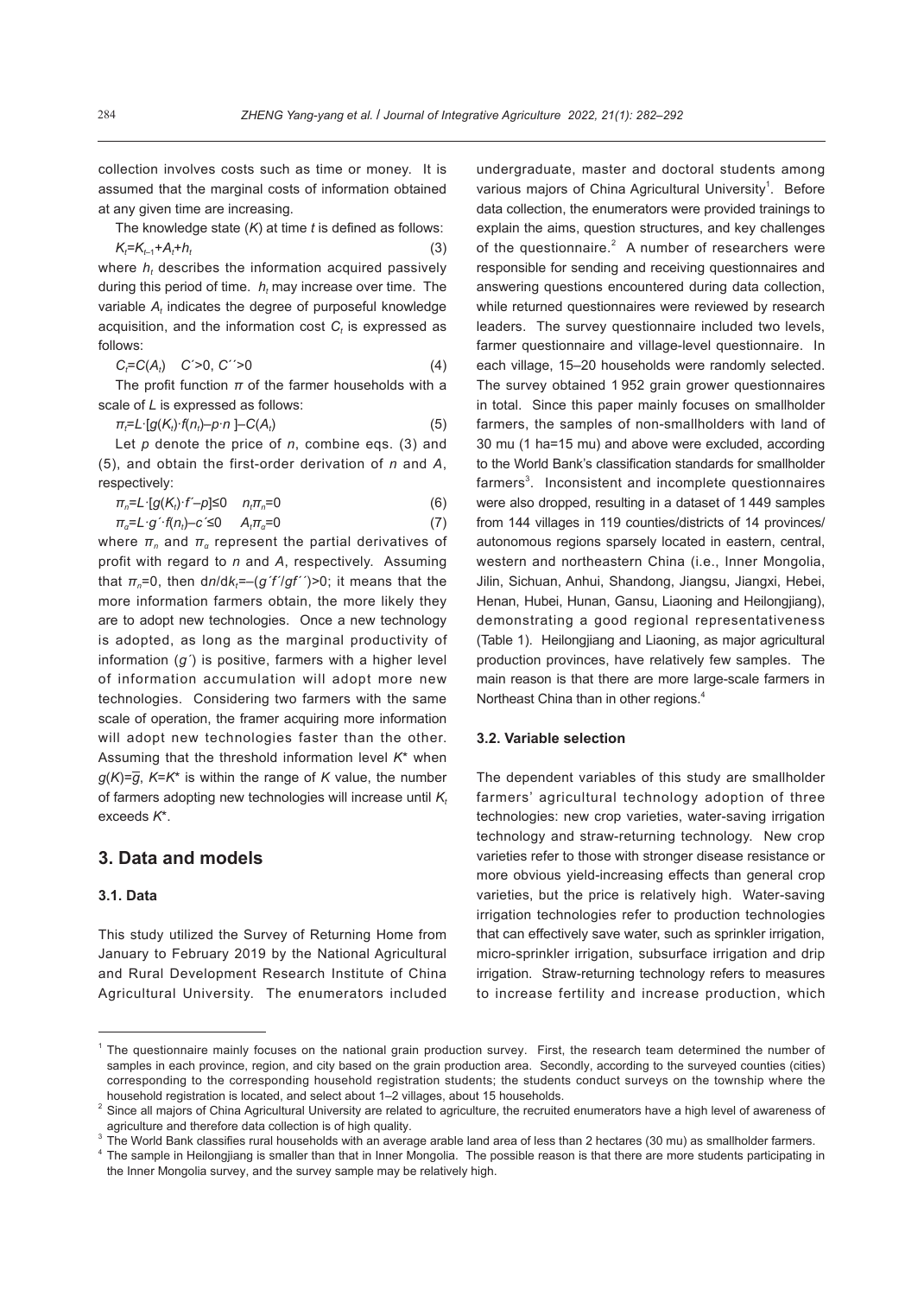**Table 1** Distribution of samples by province/autonomous region

| Province/Autonomous<br>region | Sample size <sup>1)</sup> | Percentage<br>of sample $(\%)$ |
|-------------------------------|---------------------------|--------------------------------|
| Inner Mongolia                | 87                        | 6.00                           |
| Jilin                         | 72                        | 4.97                           |
| Sichuan                       | 171                       | 11.80                          |
| Anhui                         | 38                        | 2.62                           |
| Shandong                      | 268                       | 18.50                          |
| Jiangsu                       | 130                       | 8.97                           |
| Jiangxi                       | 75                        | 5.18                           |
| Hebei.                        | 146                       | 10.08                          |
| Henan                         | 200                       | 13.80                          |
| Hubei                         | 112                       | 7.73                           |
| Hunan                         | 61                        | 4.21                           |
| Gansu                         | 16                        | 1.10                           |
| Liaoning                      | 41                        | 2.83                           |
| Heilongjiang                  | 32                        | 2.21                           |
| Total                         | 1449                      | 100.00                         |

 $\overline{1}$ <sup>1)</sup> The authors count the samples according to the survey.

improve traditional incineration methods and avoid air pollution caused by incineration, including straw crushing and pressing, returning to the field with straw mulching, returning to the field by piles, returning to the field by burning, and returning to the field. Each new technology was assigned a value of 1 if the farmer adopted it, and 0 otherwise.

Internet use is the key independent variable. It is considered that even farmers have smart phones or Internet skills, they may not obtain agricultural information through the Internet. If smallholder farmers were asked directly whether they have smart phones or use the Internet, it may cause measurement errors (Ma and Zhu 2020; Nie *et al*. 2020). The survey directly asked whether farmers use the Internet to obtain agricultural information in order to accurately measure information access through the Internet<sup>5</sup>.

This study chose the control variables from three categories: personal characteristics of farmers including age, education level, health status, and training experience (Gao *et al*. 2018; Ma 2020); family characteristics including number of laborers, the proportion of non-agricultural income, quality of cultivated land, farm size, number of plots, household income, and subsidies (Boz 2016; Gao *et al*. 2018); and village characteristics including poverty, economic development level, water source guarantee, and distance to the nearest trunk road (Tatlıdil *et al*. 2009).

As shown in Table 2, farmers adopting water-saving irrigation technology, new crop varieties and strawreturning technology accounted for 28.36, 63.15 and 63.35% of the total sample, respectively. Those who used the Internet to obtain agricultural production information accounted for 14.5% of the total sample. Those who received training accounted for 20.8% of the total sample. The average age of smallholder farmers was 54 years, the average number of family agricultural labor was 2.2, the average farm size was 5.7 mu, and the average annual household income was 56 000 CNY (6.5491 CNY=1 USD, according to the latest exchange rate on December 9, 2020). The poverty-stricken villages and villages with guaranteed water sources accounted for 23.4 and 76.1% of the total sample, respectively.

As shown in Table 3, among the smallholder farmers who used the Internet, 76.67% adopted new crop varieties, 43.33% adopted water-saving irrigation technologies, and 73.81% adopted straw-returning technology. Among the smallholder farmers who did not use the Internet, 60.86% adopted new crop varieties, 25.83% adopted water-saving irrigation technologies, and 61.58% adopted straw-returning technology.

#### **3.3. Model selection**

**Binary probit regression model** Since adoption of agricultural technology is a binary choice, the binary probit regression model was used to analyze the influencing factors for smallholder farmers' technology adoption. The model is defined as follows:

*P*=*F*(*Technology*=1|*X*)=1/1+*e*–*<sup>y</sup>* (8)

*Technologyi* =*β*0+*β*1*Interneti* +*zi γ*+*regioni δ*+*ε<sup>i</sup>* (9)

where Technology<sub>i</sub> indicates whether a farmer adopts the agricultural technology; *P* is the probability of adoption, *Internet<sub>i</sub>* is Internet use,  $\beta_1$  is the coefficient of Internet use; *zi* is a vector of control variables. *γ* is a vector of the coefficient of the control variables, *region<sub>i</sub>* is a vector of dummy variables for different regions in China, and *δ* is a vector of coefficients of regional dummy variables.

**Endogenous switching model** Internet use does not satisfy random sampling, that is, there are systemic differences in the initial conditions before Internet use, and there is a problem of 'self-selection' in Internet use by smallholder farmers. Internet use decision-making is the result of a combination of many factors, and some factors are unobservable, such as farmers' cognition of the Internet. Taking into account the selection bias caused by observable and unobservable factors and being inspired by Abdulai and Huffman (2014) and Ma *et al*. (2018), this study adopted the Endogenous Switching

<sup>5</sup> The questionnaire asked "did you use the Internet to obtain agricultural service information?".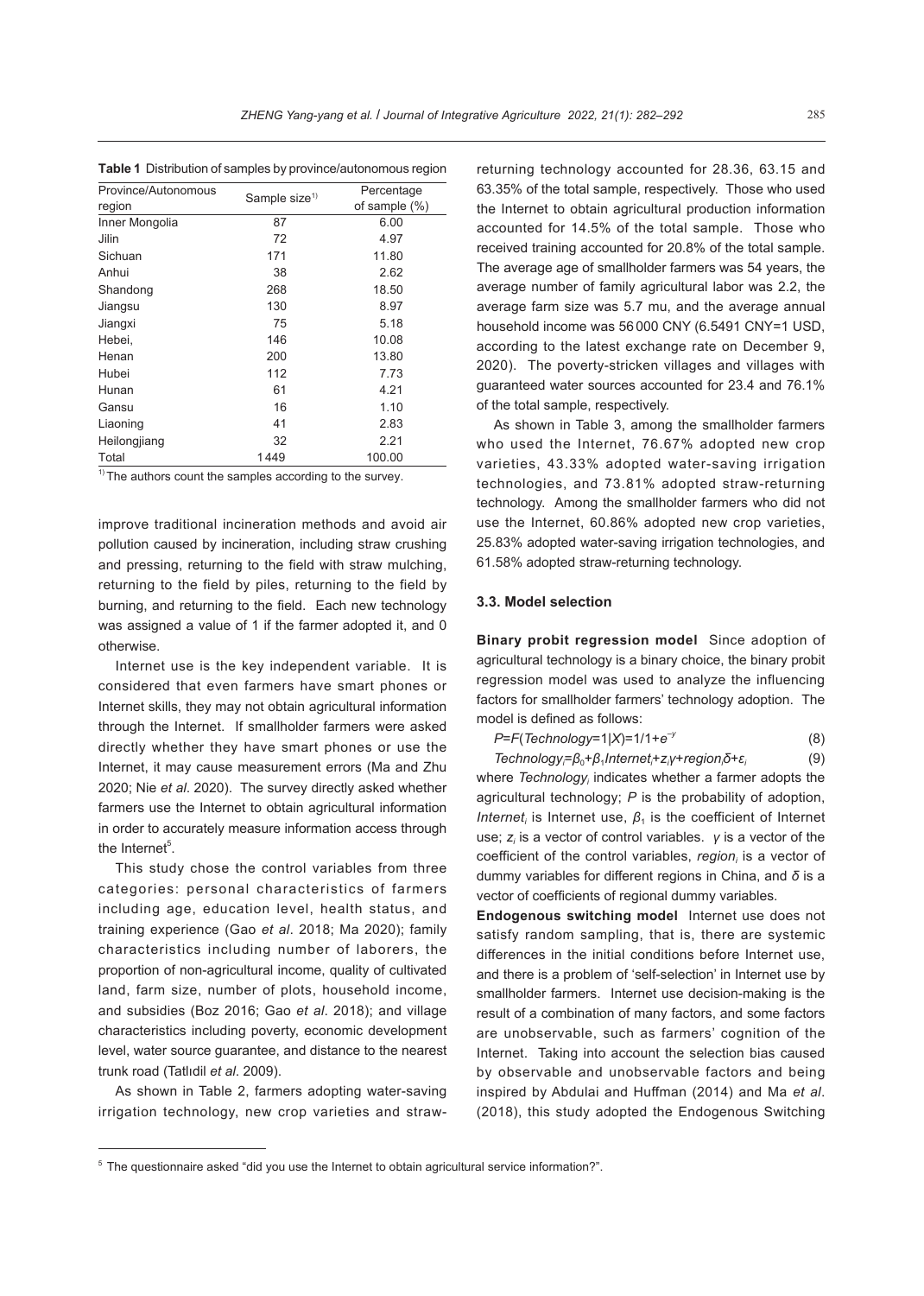| Variables            |                                       | Description                                                                                                                                                                                                             | Mean   | Standard<br>deviation |
|----------------------|---------------------------------------|-------------------------------------------------------------------------------------------------------------------------------------------------------------------------------------------------------------------------|--------|-----------------------|
| Dependent variables  | New crop varieties                    | 1 if smallholder farmers adopted it, 0 otherwise                                                                                                                                                                        | 0.631  | 0.483                 |
|                      | Water-saving irrigation<br>technology | 1 if smallholder farmers adopted it, 0 otherwise                                                                                                                                                                        | 0.284  | 0.451                 |
|                      | Straw-returning technology            | 1 if smallholder farmers adopted it, 0 otherwise                                                                                                                                                                        | 0.634  | 0.482                 |
| Independent variable | Internet use                          | 1 if smallholder farmers used the Internet to<br>obtain agricultural information, 0 otherwise.                                                                                                                          | 0.145  | 0.352                 |
| Control variables    | Age                                   | Age of household head, in years                                                                                                                                                                                         | 54.176 | 11.483                |
|                      | Education                             | Junior high school and above=1;<br>primary school and below=0                                                                                                                                                           | 0.572  | 0.495                 |
|                      | Health status                         | Better=1; worse=0                                                                                                                                                                                                       | 0.947  | 0.224                 |
|                      | Training                              | 1 if smallholder farmers received training,<br>0 otherwise                                                                                                                                                              | 0.208  | 0.406                 |
|                      | Household labor                       | Number of family agricultural labor                                                                                                                                                                                     | 2.177  | 1.081                 |
|                      | Non-agricultural income<br>Proportion | The proportion of household non-agricultural<br>income in total household income                                                                                                                                        | 0.700  | 0.312                 |
|                      | Quality of cultivated land            | Moderate and above=1; Moderately lower=0                                                                                                                                                                                | 0.788  | 0.409                 |
|                      | Farm size                             | Logarithm of farm size $(mu)^{1}$                                                                                                                                                                                       | 1.838  | 0.671                 |
|                      | Number of plots                       | Number of plots                                                                                                                                                                                                         | 4.021  | 3.624                 |
|                      | Household income                      | Logarithm of total household income                                                                                                                                                                                     | 10.473 | 1.025                 |
|                      | <b>Subsidies</b>                      | Logarithm of subsidies in total: agricultural<br>machinery subsidies, subsidies for large grain<br>farmers, production technology subsidies,<br>agricultural insurance premium subsidies, loan<br>discounts, etc. (CNY) | 5.438  | 2.198                 |
|                      | Whether it is a poor village          | 1 if it was a poor village, 0 otherwise                                                                                                                                                                                 | 0.234  | 0.423                 |
|                      | Economic development level            | Moderate and above=1; Moderately lower=0                                                                                                                                                                                | 0.685  | 0.465                 |
|                      | Water source quarantee                | 1 if water source was guaranteed, 0 otherwise                                                                                                                                                                           | 0.761  | 0.427                 |
|                      | Distance or road trunk                | Logarithm of the distance (km) to the nearest<br>trunk road                                                                                                                                                             | 1.593  | 1.218                 |

**Table 2** Descriptive statistics of variables

 $<sup>1</sup>$  1 ha=15 mu.</sup>

**Table 3** Internet use and agricultural technology adoption

|                                            | New crop varieties |                   | Water-saving irrigation<br>technologies |                      | Straw-returning technology |                   |
|--------------------------------------------|--------------------|-------------------|-----------------------------------------|----------------------|----------------------------|-------------------|
|                                            | Sample size        | Percentage<br>(%) | Sample size                             | Percentage<br>$(\%)$ | Sample size                | Percentage<br>(%) |
| Internet use and technology adoption       | 161                | 76.67             | 91                                      | 43.33                | 155                        | 73.81             |
| Internet use but no technology adoption    | 49                 | 23.33             | 119                                     | 56.67                | 55                         | 26.19             |
| No Internet use but technology adoption    | 754                | 60.86             | 320                                     | 25.83                | 763                        | 61.58             |
| No Internet use and no technology adoption | 485                | 39.14             | 919                                     | 74.17                | 476                        | 38.42             |

Model to empirically analyze the impact of Internet use on the adoption of agricultural production technology by smallholder farmers.

In the first stage, the probit model was used to estimate the probability of smallholder farmers' Internet use:<br> $(4 \text{ if Internet})$ 

$$
Internet_i^* = \alpha + \beta S_i + \mu_i, Internet_i = \begin{cases} 1, & \text{if Internet}_i^* > 0 \\ 0, & \text{if Internet}_i^* \le 0 \end{cases} \tag{10}
$$

where *Internet*<sup>\*</sup> is an unobservable latent variable. When *Internet*<sup>\*</sup>>0, *Internet*<sup>=1</sup>, that is, farmers use the Internet. *Si* is the control variable. In addition to including the variables in *Zi* , it also includes the variable 'proportion of households using a computer'. *α* and *β* are parameters to be estimated, and *μ<sub>i</sub>* is a random disturbance term.

The second stage estimated the impact of Internet use on technology adoption by smallholder farmers,

When *Technology*=1

$$
\text{Technology}_{1i}^* = \alpha_1 + \gamma_1 Z_{1i} + \varepsilon_{1i},
$$

$$
Technology_{1i} = \begin{cases} 1, & \text{if Technology}_{1i} > 0 \\ 0, & \text{if Technology}_{1i} \le 0 \end{cases}
$$
 (11)

When *Technology*;=0

*Technology*<sup><sup>\*</sup><sub>0</sub>*i*</sub>= $\alpha$ <sup>0</sup> + *γ*<sup>0</sup><sub>*Z*<sup>0*i*</sup></sub> + ε<sub>0*i*</sub></sub></sup>

$$
Technology_{0i} = \begin{cases} 1, & \text{if Technology}_{0i} > 0 \\ 0, & \text{if Technology}_{0i} \le 0 \end{cases}
$$
 (12)

where *Technology*<sub>1*i*</sub> and *Technology*<sub>0*i*</sub> respectively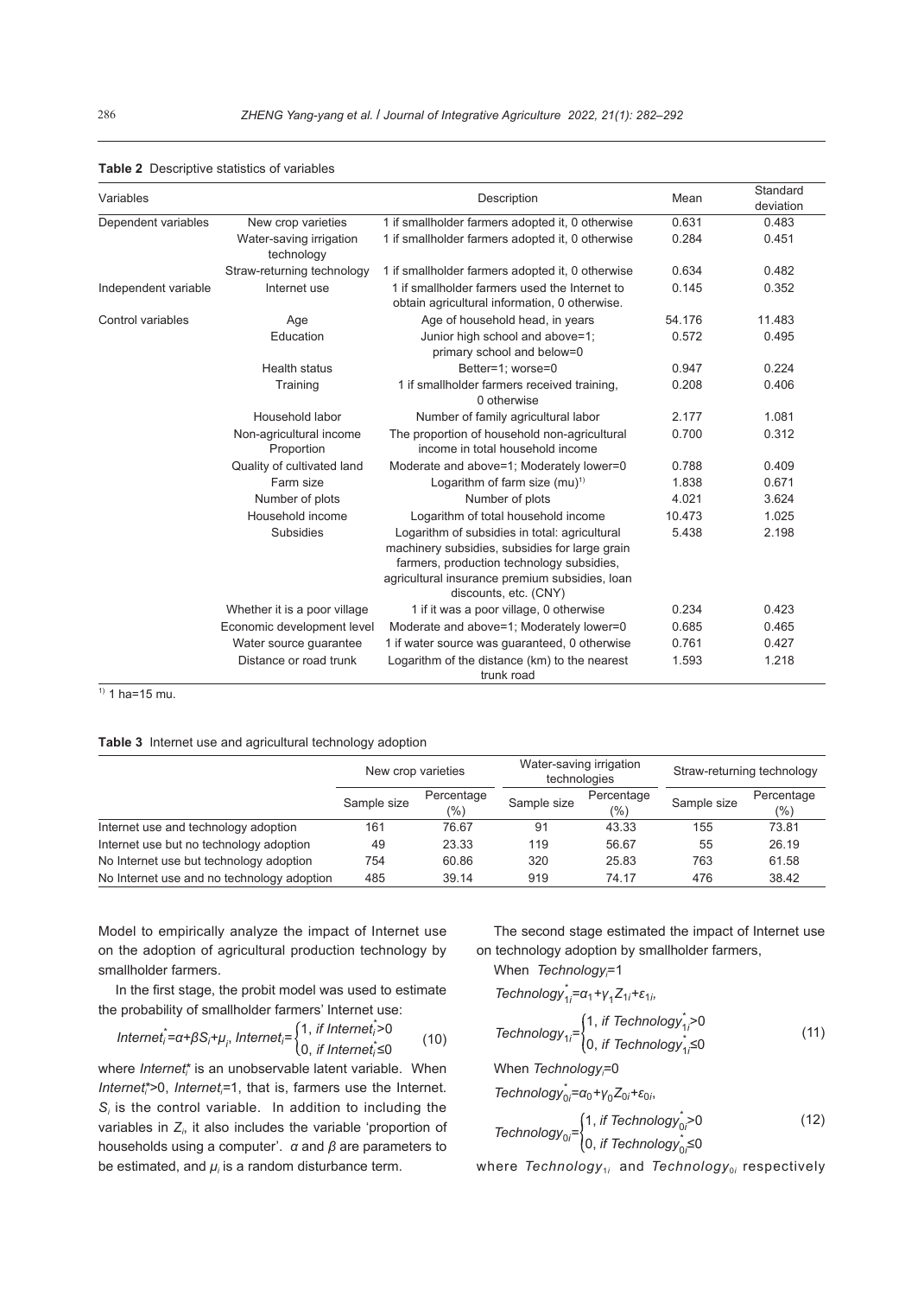represent the adoption of agricultural production technology by small farmers who use the Internet and those who do not use the Internet.  $\alpha_1$ ,  $\alpha_0$ ,  $\gamma_1$ ,  $\gamma_0$  represent parameters to be estimated, and *ε*<sup>1</sup>*<sup>i</sup>* , *ε*<sup>0</sup>*<sup>i</sup>* represent random disturbance items.

Based on the eqs. (11) and (12), the agricultural production technology adoption of small farmers using the Internet can be written as eq. (13), and the counterfactual model can be expressed as eq. (14).

*E*(Technology<sub>1i</sub>|Technology=1)=α<sub>1</sub>+γ<sub>1</sub>Z<sub>1i</sub>+ε<sub>1i</sub> (13) *E*(Technology<sub>oi</sub>|Technology;=1)=α<sub>0</sub>+γ<sub>01</sub>Z<sub>0i</sub>+ε<sub>0</sub> (14)

The average treatment effect on the treated (ATT) of the agricultural production technology adopted by small farmers using the Internet can be expressed as the difference between eq. (13) and eq. (14).

| ATT=E(Technology <sub>1i</sub>  Technology;=1)– |      |
|-------------------------------------------------|------|
| $E(Technology_{0i} Technology_{i}=1)$           | (15) |

## **4. Results and discussion**

Firstly, using a probit model, this paper estimated the baseline impact of Internet use on the adoption of agricultural production technology of smallholder farmers. Secondly, based on farmers' education level, training and income, the heterogeneous influence of Internet use on farmers' agricultural production technology adoption was estimated. Finally, the Endogenous Switching Model was used to address the self-selection problems of Internet use.

#### **4.1. Baseline regression**

As shown in Table 4, multi-collinearity check was conducted to obtain a variance inflation factor of 1.28, indicating that there is no serious multi-collinearity among the independent variables. The regression coefficients showed that Internet use increased the probability of adopting new crop varieties, water-saving irrigation technology and straw-returning technology by 0.200, 0.157 and 0.155, respectively. As an important means for information acquisition, Internet use can help farmers obtain more market information, technical information and policy information. In neoclassical economics, the market is perfect and fully competitive. However, in reality, farmers face information asymmetry and market price fluctuations as sellers. Farmers must consider where the agricultural products are sold, how they are sold, and to whom they sell in order to maximize profit. According to Transaction Cost Theory, information search cost is an important part of transaction costs, and reducing information search costs can increase sales in farmers' markets performance, promoting the adoption of

agricultural technology for smallholder farmers (Tadesse and Bahiigwa 2015). For example, smallholder farmers can obtain price information timely through the Internet and make judgments on future price trends, which reduces information asymmetry and market risk, and consequently the risk of agricultural technology adoption. Similarly, through the Internet, smallholder farmers can timely and accurately understand the potential risks and benefits of new technologies, and master the application and operation of new technologies, thereby reducing the risks and uncertainties of new technologies. In addition, smallholder farmers can obtain more agricultural policy information through the Internet. Especially under the background of Rural Vitalization Strategy, Internet use can enhance farmers' policy awareness and explore market opportunities based on the latest agricultural policies, thus stimulating smallholder farmers' agricultural technology adoption. In addition, Internet use had a greater effect on the adoption of new crop varieties than on that of the other two technologies, which may be due to the more obvious effect of new crop varieties on crop yield and income. Specifically, compared with the other two technologies, smallholder farmers pay more attention to the relevant information about new crop varieties and can obtain more information on new crop varieties by using the Internet. For control variables at the individual level, the effect of age on the adoption of water-saving irrigation technology was significantly negative. This may be due to the fact that older people are more reluctant to accept new information and adopt new technology than their younger counterparts. The effect of education on the adoption of water-saving irrigation technology was significantly negative, which may be due to the fact that farmers with higher education levels are more engaged in non-agricultural employment, and thus show less willingness to invest in agricultural productions. Training had a significant and positive impact on the adoption of water-saving irrigation technology and strawreturning technology. This is expected as training can increase farmers' understanding of agricultural production technologies and increase their capacity of implementing these technologies (Jia *et al*. 2013).

Regarding the household-level controls, the more labor a household had, the greater the probability of it adopting straw-returning technology. One possible reason is that a certain amount of labor is needed to implement the technology. The proportion of non-agricultural income had a significantly negative impact on the adoption of new crop varieties and straw-returning technology. The reason may be that the higher the proportion of non-agricultural income, the less time, labor and capital smallholder farmers spend on agriculture. This is contrary to the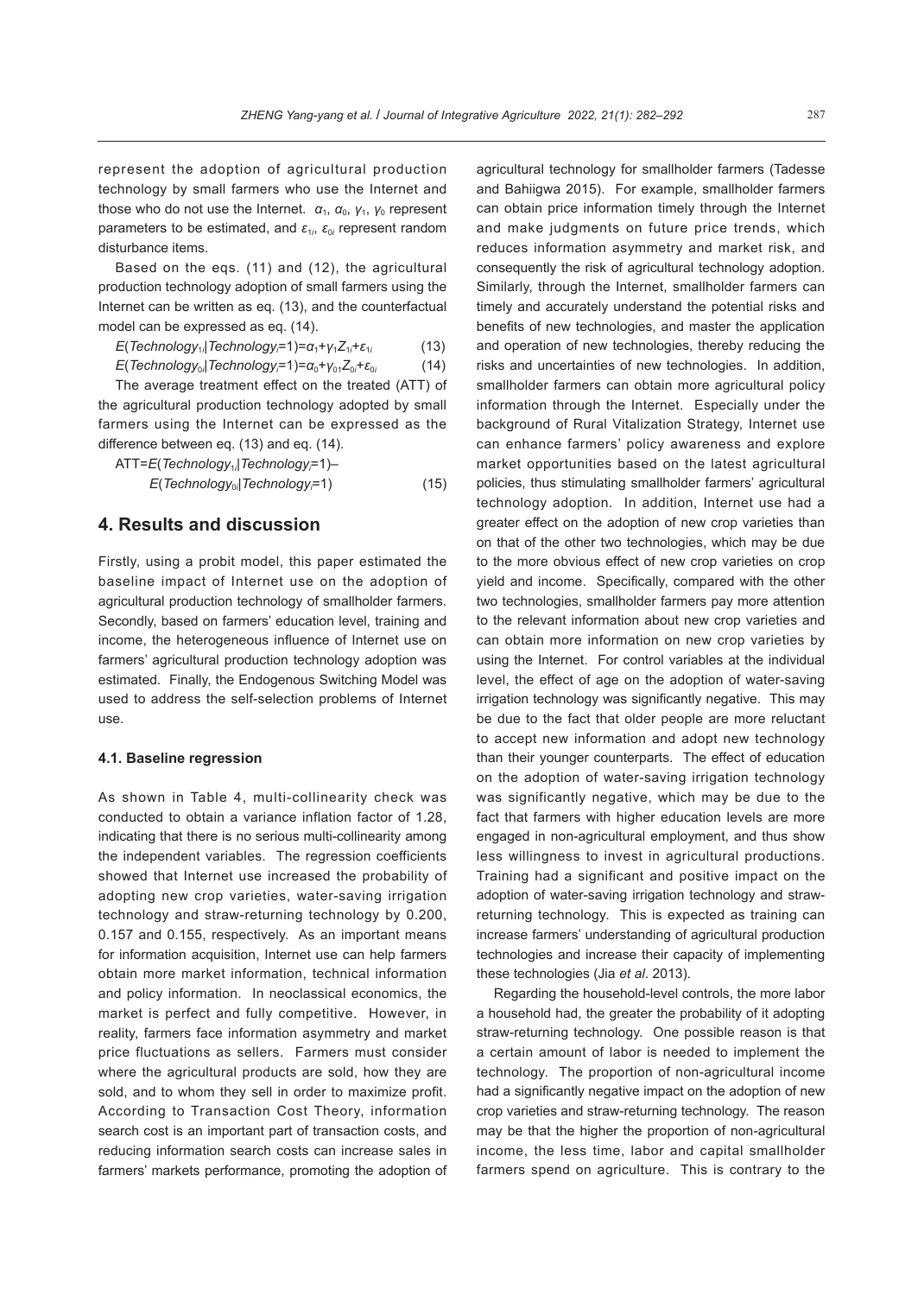|                            | New crop varieties    | Water-saving irrigation technologies | Straw-returning technology |
|----------------------------|-----------------------|--------------------------------------|----------------------------|
|                            | dy/dx                 | dy/dx                                | dyldx                      |
| Internet use               | $0.200$ ***           | 0.157'''                             | $0.155***$                 |
|                            | (0.038)               | (0.032)                              | (0.035)                    |
| Age                        | 0.0004                | $-0.004$ ***                         | 0.002                      |
|                            | (0.001)               | (0.001)                              | (0.001)                    |
| <b>Education level</b>     | 0.041                 | $-0.074$ ***                         | $-0.030$                   |
|                            | (0.027)               | (0.025)                              | (0.025)                    |
| Health status              | $-0.025$              | $-0.032$                             | 0.012                      |
|                            | (0.056)               | (0.051)                              | (0.049)                    |
| Training                   | 0.005                 | 0.064"                               | 0.074"                     |
|                            | (0.031)               | (0.028)                              | (0.029)                    |
| Household labor            | $-0.019$              | 0.002                                | 0.025"                     |
|                            | (0.012)               | (0.011)                              | (0.011)                    |
| Non-agricultural income    | $-0.100$ <sup>*</sup> | $-0.043$                             | $-0.165$ ***               |
| proportion                 | (0.0513)              | (0.047)                              | (0.047)                    |
| Quality of cultivated land | 0.170                 | 0.067"                               | 0.051                      |
|                            | (0.029)               | (0.029)                              | (0.027)                    |
| Farm size                  | $-0.067$ ***          | $0.061$ ***                          | $-0.010$                   |
|                            | (0.023)               | (0.021)                              | (0.021)                    |
| Number of plots            | $0.016$ **            | $-0.0006$                            | $-0.009***$                |
|                            | (0.004)               | (0.004)                              | (0.003)                    |
| Household income           | 0.006                 | $-0.027$                             | 0.035"                     |
|                            | (0.015)               | (0.014)                              | (0.014)                    |
| Subsidies                  | $-0.0007$             | $-0.029$ **                          | 0.011"                     |
|                            | (0.006)               | (0.005)                              | (0.005)                    |
| Poor village               | $-0.020$              | 0.038                                | $-0.128$ ***               |
|                            | (0.0330)              | (0.0302)                             | (0.030)                    |
| Economic development level | 0.039                 | $0.061$ "                            | $0.184***$                 |
|                            | (0.030)               | (0.028)                              | (0.025)                    |
| Water source               | $-0.034$              | $0.118***$                           | $0.083***$                 |
|                            | (0.030)               | (0.029)                              | (0.027)                    |
| Road trunk distance        | $0.062$ ***           | $0.047$ "                            | $-0.053$                   |
|                            | (0.011)               | (0.009)                              | (0.009)                    |
| Eastern reference group    |                       |                                      |                            |
| Middle region              | $-0.098$ ***          | $-0.032$                             | 0.002                      |
|                            | (0.030)               | (0.028)                              | (0.027)                    |
| Western region             | $-0.033$              | 0.048                                | $-0.253$ **                |
|                            | (0.037)               | (0.036)                              | (0.036)                    |
| Northeast region           | $-0.087$              | $-0.191$ ***                         | $-0.240$ ***               |
|                            | (0.047)               | (0.032)                              | (0.045)                    |

|  | Table 4 Regression results: The impact of Internet use on the of agricultural technology choice <sup>1)</sup> |  |  |
|--|---------------------------------------------------------------------------------------------------------------|--|--|
|  |                                                                                                               |  |  |

1) *dy*/*dx* means marginal effects.

Standard errors are shown in brackets. "", " and ' are significant at 1, 5 and 10% levels, respectively.

finding of Issahaku and Rahaman (2019) that farmers' increased income through non-agricultural employment can promote their adoption of sustainable production measures. It is also a common expectation that the more high-quality cultivated land the households have, the more likely they are to adopt new technologies. However, this study found that larger farm size would reduce the probability of adopting new crop varieties and water-saving irrigation technology. This is in line with Hu *et al*. (2019) that higher cost and risk associated with larger land may reduce farmers' willingness of adopting new technologies. A few family-level controls had mixed influences on the

adoption of new technologies. For example, the number of plots had a positive impact on the adoption of new crop varieties while having a significantly negative effect on the adoption of straw-returning technology. The possible reason is that the more scattered the number of land parcels, the lower the land income; therefore, smallholder farmers with a large number of plots are more likely to adopt new crop varieties to improve land productivity. Meanwhile, the more dispersed the land, the higher the cost of straw returning. Similarly, household income had a significantly negative effect on the adoption of water-saving irrigation technology but a positive effect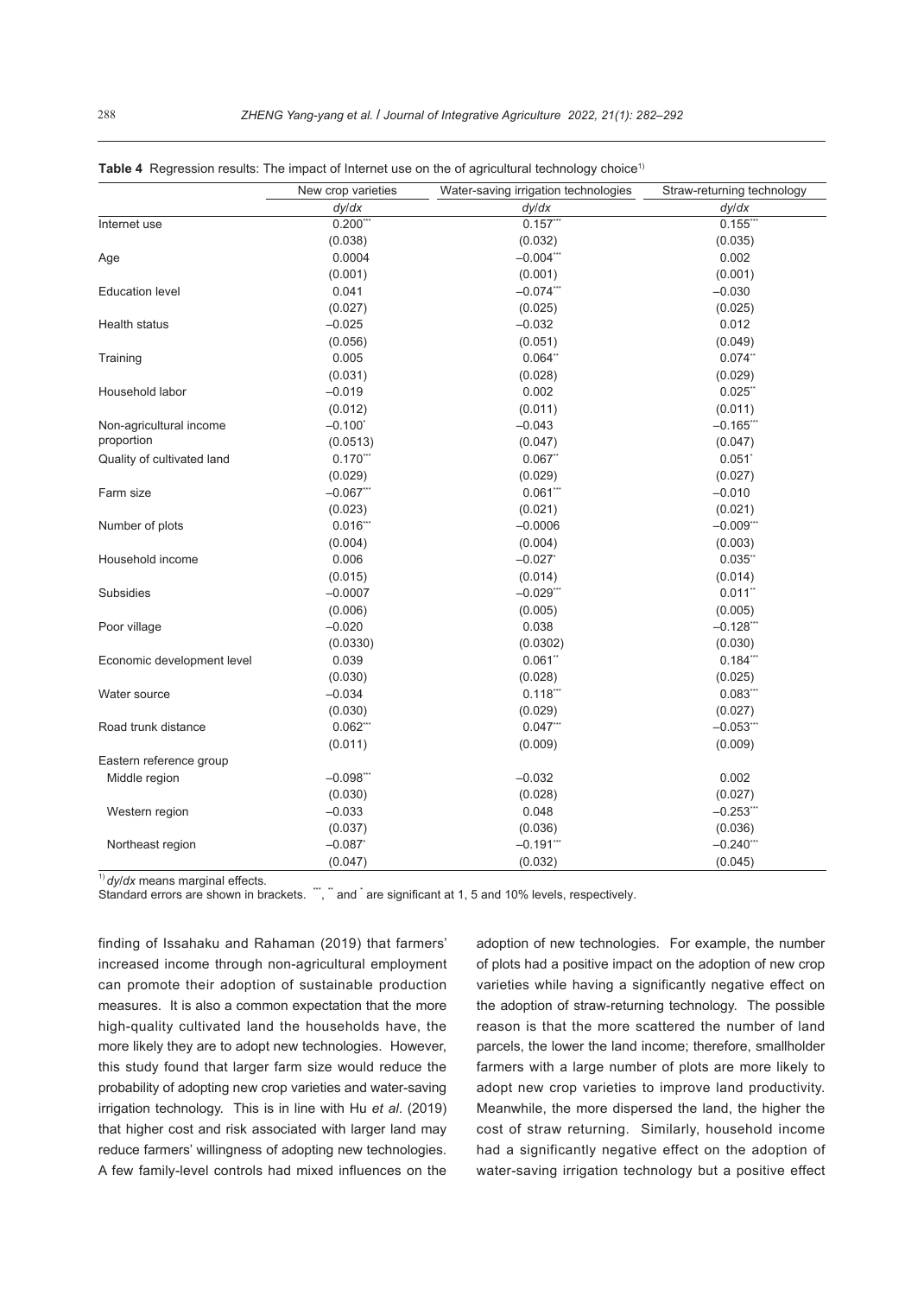on the adoption of straw-returning technology. It is assumed that high family income is largely due to off-farm employment. This means that high income families have less labor and time to be spent on agriculture, and thus are lacking the amount of labor required by water-saving irrigation technology. However, higher income promotes the adoption of straw-returning technology because it improves the risk resilience of smallholder farmers (Carter *et al*. 2016). The impact of subsidy on the adoption of water-saving irrigation technology was significantly negative, while that on the adoption of straw-returning technology was positive. The possible reason is that the water-saving irrigation technology requires sufficient funds while the straw-returning technology does not.

Regarding the village-level controls, living in a poor village had a significantly negative impact on the adoption of straw-returning technology, which may be due to their financial constraints. It was also found that the higher the level of economic development, the higher the probability of adopting water-saving irrigation technology and strawreturning technology. It is intuitive that farmers living in villages with better economic conditions have a higher level of awareness of new technologies than those in villages with worse economic conditions. Compared with smallholders in the eastern region, the probability of adopting new crop varieties in the middle region was reduced by 0.098, the probability of adopting strawreturning technology in the western region was reduced by 0.253, and the probability of adopting new crop varieties, water-saving irrigation technology and straw-returning technology in the northeastern region was decreased by 0.087, 0.191, and 0.240, respectively. The possible reason is that the eastern region has higher income,

more advanced production concepts, and more inclined to adopt production technology than other regions. The land output in the western region is relatively low. In order to reduce production costs, farmers are unwilling to adopt the technology of straw-returning technology. Smallholders may plant corn, wheat or rice at the same time, which makes it difficult to distinguish them by crop type. Therefore, this paper does not divide samples by crop types.

#### **4.2. Heterogeneity analysis**

The heterogeneous impact of Internet use on adoption of agricultural production technology was investigated from three aspects: smallholder farmers' education, training and income (Tables 5–7). In terms of education, this paper classified primary schooling and below as a low education level, and junior high schooling and above as a high education level. The marginal effects of Internet use for the low education group were significantly higher than that of the high education group. This indicated that farmers with low education level had limited access to information and lacked agricultural production technology information. The use of the Internet can significantly enrich farmers' information resources and promote the adoption of modern production technology. As Hojo (2002) put forward, agricultural production technology adoption varied across education levels. Farmers with an average or low education level had a higher probability of technology adoption than those with a higher education level.

In terms of training, the marginal effects of Internet use among the trained smallholder farmers were significantly higher than that of the untrained ones. One explanation

**Table 5** Heterogeneity analysis on farmers' education characteristics

|                   | New crop varieties      |                        | Water-saving irrigation technologies |                        |                         | Straw-returning technology |
|-------------------|-------------------------|------------------------|--------------------------------------|------------------------|-------------------------|----------------------------|
|                   | High education<br>level | Low education<br>level | High education<br>level              | Low education<br>level | High education<br>level | Low education<br>level     |
| Internet use      | $0.173$ ***             | 0.227'''               | $0.121$ <sup>***</sup>               | $0.150***$             | $0.140$ "               | $0.171$ <sup>***</sup>     |
| Control variables | (0.045)<br>Yes          | (0.068)<br>Yes         | (0.037)<br>Yes                       | (0.056)<br>Yes         | (0.042)<br>Yes          | (0.061)<br>Yes             |
| N                 | 828                     | 621                    | 828                                  | 621                    | 828                     | 621                        |

Standard errors are shown in brackets. \*\*\*, significant at 1% level.

|                   |          | New crop varieties |          |             |          | Water-saving irrigation technologies |  | Straw-returning technology |
|-------------------|----------|--------------------|----------|-------------|----------|--------------------------------------|--|----------------------------|
|                   | Fraining | No training        | Training | No training | Training | No training                          |  |                            |
|                   | 0.185"   | $0.126$ ***        | 0.181"   | $0.143***$  | 0.273''' | $0.117***$                           |  |                            |
| Internet use      | (0.079)  | (0.044)            | (0.072)  | (0.037)     | (0.068)  | (0.039)                              |  |                            |
| Control variables | Yes      | Yes                | Yes      | Yes         | Yes      | Yes                                  |  |                            |
| N                 | 302      | 1147               | 302      | 1147        | 302      | 1147                                 |  |                            |

Standard errors are shown in brackets. \*\*\* and \*\* are significant at 1 and 5% levels, respectively.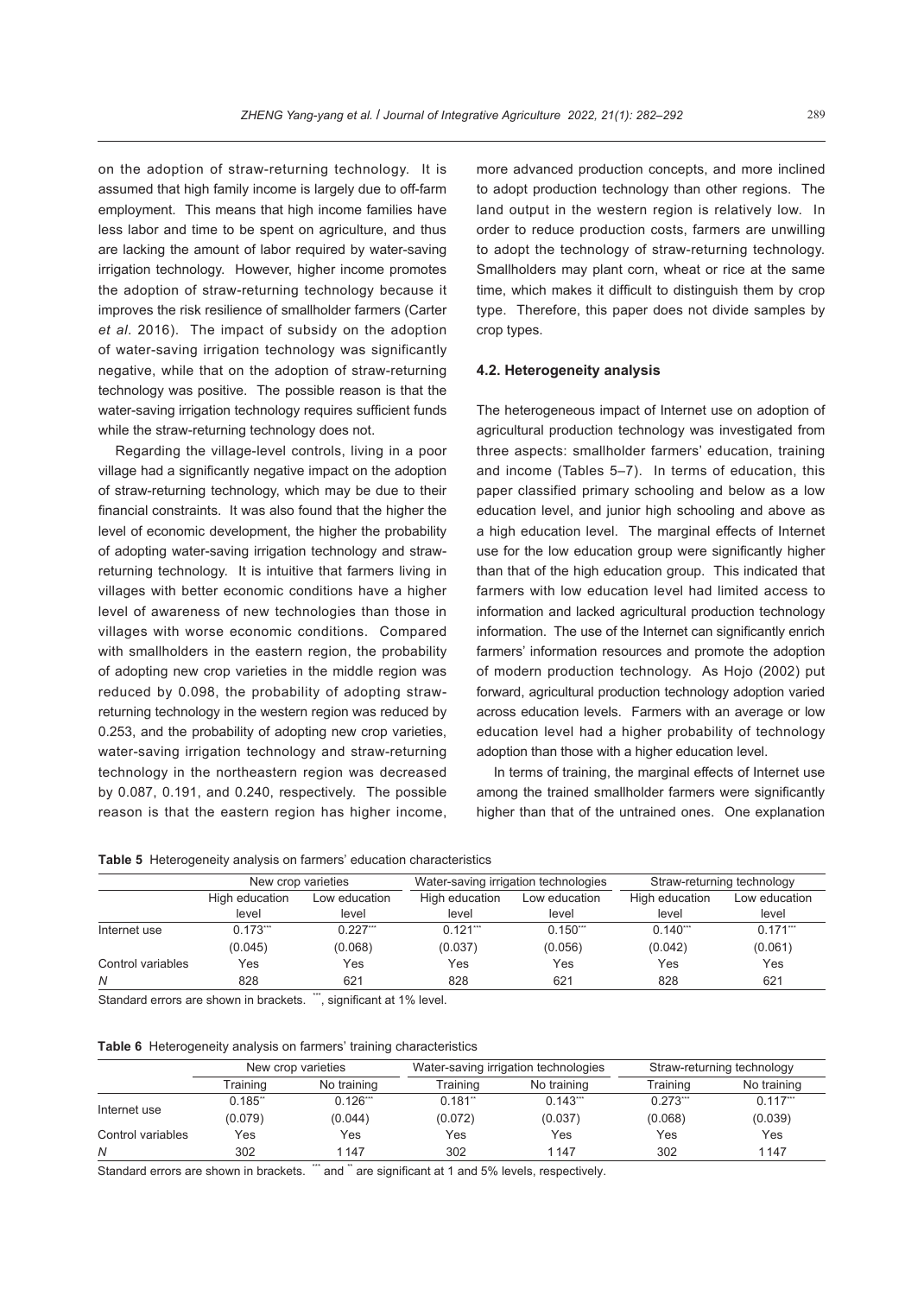may be that the trained smallholder farmers can have higher agricultural production skills and obtain more information through Internet use, which promotes the adoption of agricultural production technology. This is consistent with the conclusion of Jia *et al*. (2013) who found that training could reduce farmers' fertilizer consumption to a certain extent.

Regarding the income level, smallholder farmers with less than the average income were grouped as lowincome farmers, and the rest were grouped as highincome farmers. The marginal effects of Internet use for high-income farmers were significantly higher than that for the low-income group. This may be due to the fact that the high-income group can obtain more information about agricultural production technology through the Internet, and are more familiar with the risks and benefits of agricultural production technology; while high-income smallholder farmers have more capital to invest in agriculture and bear the risks of agricultural production technology.

#### **4.3. Robustness test**

This paper used endogenous switching model (ESM) method to address endogenous problem, and the results are shown in Table 8. The robustness of results showed that Internet use had a significant positive impact on agricultural production technology adoption. First, Internet use could significantly promote smallholder farmers' adoption of new crop varieties by 27.6% (ATT is 0.276, *t*-value is 16.08). Second, Internet use could significantly promote the adoption of water-saving irrigation technology by 38.4% (ATT is 0.384, *t*-value is 20.17). Third, Internet use could significantly promote the adoption of strawreturning technology by 9.4% (ATT is 0.094, *t*-value is

| Table 7 Heterogeneity analysis on farmers' income levels |  |  |  |  |
|----------------------------------------------------------|--|--|--|--|
|----------------------------------------------------------|--|--|--|--|

5.40). These results combine to show that Internet use had different effects on the adoption of technologies by smallholder farmers. Specifically, Internet use had a greater effect on the adoption of new crop varieties (27.6%) and water-saving irrigation technologies (38.4%) than on the adoption of straw-returning technology (9.4%).

#### **5. Conclusion and policy recommendations**

#### **5.1. Conclusion**

Using data of 1 449 farmers from 14 provinces/ autonomous regions collected by National Agricultural and Rural Development Research Institute of China Agricultural University, from January to February 2019, and employing probit model, IV-probit model and PSM method, this paper explored the impact of Internet use on smallholder farmers' adoption of agricultural production technologies. The results showed that Internet use could significantly promote the adoption of agricultural production technologies by smallholder farmers, increasing the probability of adopting new crop varieties, water-saving irrigation technology and straw-returning technology by 0.200, 0.157 and 0.155, respectively. Heterogeneity analysis showed that the impact of Internet use on smallholder farmers' technology adoption had a greater impact on the farmers with low education level, training experience and high income. After addressing the self-selection and endogenous problems of Internet use, the conclusion was still robust. This study nevertheless has some limitations. First, surveyed households were not randomly selected and were more based on the social relationship of the investigators rather than the strict random sampling approach; Second, there were more students participating in the survey in some provinces

|                   |             | Water-saving irrigation technologies<br>New crop varieties |             |                        |                        | Straw-returning technology |
|-------------------|-------------|------------------------------------------------------------|-------------|------------------------|------------------------|----------------------------|
|                   | High income | Low income                                                 | High income | Low income             | High income            | Low income                 |
| Internet use      | $0.230$     | $0.141$ <sup>***</sup>                                     | $0.153$ *** | $0.141$ <sup>***</sup> | $0.163$ <sup>***</sup> | $0.110^{44}$               |
|                   | (0.057)     | (0.051)                                                    | (0.044)     | (0.046)                | (0.046)                | (0.048)                    |
| Control variables | Yes         | Yes                                                        | Yes         | Yes                    | Yes                    | Yes                        |
| N                 | 508         | 941                                                        | 508         | 941                    | 508                    | 941                        |

Standard errors are shown in brackets. <sup>\*\*\*</sup> and \*\* are significant at 1 and 5% levels, respectively.

**Table 8** The average treatment effect of the impact of Internet use on the adoption of agricultural production technologies

|                                    | Samples | ATT <sup>1</sup> | Standard deviation | <i>t</i> -value |
|------------------------------------|---------|------------------|--------------------|-----------------|
| New crop varieties                 | 210     | $0.276$ **       | 0.249              | 16.08           |
| Water-saving irrigation technology | 210     | $0.384$ ***      | 0.276              | 20.17           |
| Straw-returning technology         | 210     | $0.094$ ***      | 0.252              | 5.40            |

 $1)$  ATT, average treatment effect on the treated.<br>"", significant at 1% level.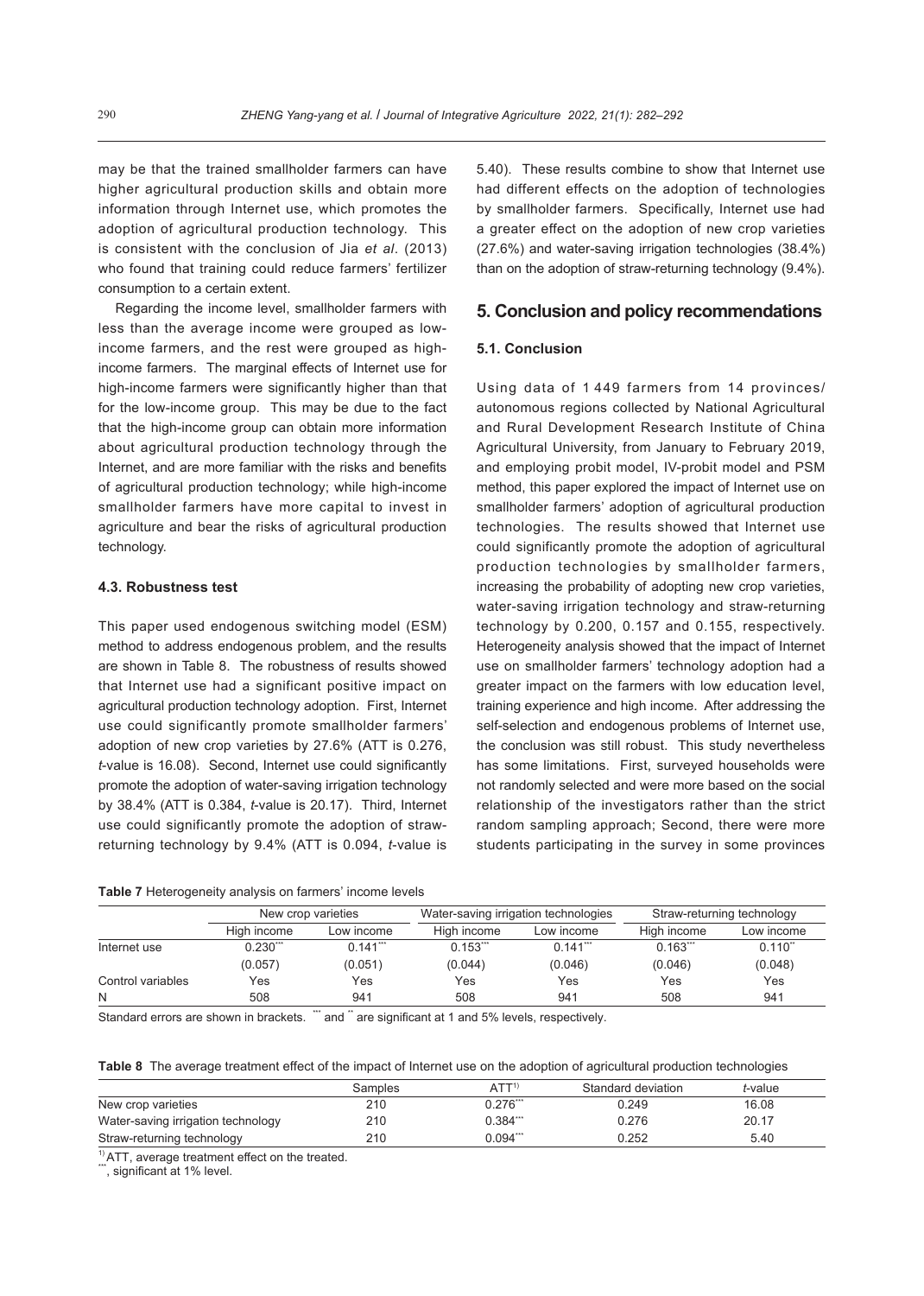than in other provinces, which may also lead to more samples being recovered in certain provinces. Third, the usage of dichotomous dependent variables may not be optimal, missing some important variations such as the degree and time of technology adoption.

#### **5.2. Policy recommendations**

This paper puts forward three policy recommendations. First, it is necessary to strengthen the construction of rural Internet infrastructure. At present, the infrastructure has not fully met the Internet use needs of smallholder farmers, primarily because of the problems of high network cost and slow network speed in many rural areas. It is in urgent need to strengthen the construction of agricultural information, disseminate the information to villages and households, and encourage the digital transformation of agricultural production. Second, it is important to provide training to smallholder farmers, assisting them in acquiring or improving Internet use skills. By December 2018, there were 222 million Internet users in rural areas of China, accounting for 26.7% of total Chinese internet users, and a 12.91 million increase from 2017. The rural Internet popularization rate was 38.4% in 2018, 0.3 percentage point higher than that at the end of 2017 (China Internet Network Information Center 2019). More attention should be paid to the training of Internet use skills for smallholder farmers. Taking into account the awareness and acceptance of smallholder farmers, the training content and training methods about smallholder farmers should be different from those for large-scale farmers. Finally, policy formulation should take into consideration the heterogeneity of smallholder farmers. The effectiveness of Internet use varies significantly by characteristics of farmer individuals and households. Therefore, the government should formulate targeted policies according to the needs of different smallholder farmers and provide tailored agricultural production methods to farmers of different knowledge, skill and income levels.

### **Acknowledgements**

This work was supported by the Agricultural Science and Technology Innovation Program of Chinese Academy of Agricultural Sciences (CAAS-ASTIP-IAED-2020-06; CAAS-ASTIP-IAED-2021-SR-02; CAAS-ASTIP-IAED-2021-06).

## **Declaration of competing interest**

The authors declare that they have no conflict of interest.

#### **References**

- Abdulai A, Huffman W. 2014. The adoption and impact of soil and water conservation technology: Anendogenous switching regression application. *Land Economics*, **90**, 26–43.
- Aker J C. 2010. Information from markets near and far: Mobile phones and agricultural markets in Niger. *American Economic Journal* (Applied Economics), **2**, 46–59.
- Aker J C, Ksoll C. 2016. Can mobile phones improve agricultural outcomes? Evidence from a randomized experiment in Niger. *Food Policy*, **60**, 44–51.
- Asfaw S, Shiferaw B, Simtowe F. 2010. Does technology adoption promote commercialization? Evidence from chickpea technologies in Ethiopia. In: *Centre for the Study of African Economies (CSAE) Conference on Economic Development in Africa*. University of Oxford, UK.
- Asfaw S, Shiferawb B, Simtowec F, Lippera L. 2012. Impact of modern agricultural technologies on smallholder welfare: Evidence from Tanzania and Ethiopia. *Food Policy*, **37**, 283–295.
- Boz I. 2016. Effects of environmentally friendly agricultural land protection programs: Evidence from the Lake Seyfe area of Turkey. *Journal of Integrative Agriculture*, **15**, 1903–1914.
- Carter M R, Laajaj R, Yang D. 2016. Savings, subsidies, and technology adoption: Field experimental evidence from Mozambique. NBER Working Paper.
- China Internet Network Information Center. 2019. *The 43rd Statistical Reports on Internet Development in China*. Beijing, China. (in Chinese)
- Donovan K. 2017. *Anytime, Anywhere: Mobile Devices and Services and their Impact on Agriculture and Rural Development*. The World Bank Report. pp. 49–70.
- Gao Y Y, Zang L Z, Sun J. 2018. Does computer penetration increase farmers' income? An empirical study from China. *Telecommunications Policy*, **42**, 345–346.
- Genius M, Pantzios C J, Tzouvelekas V. 2006. Information acquisition and adoption of organic farming practices. *Journal of Agricultural and Resource Economics*, **31**, 93–113.
- Gong X, Zhang J, Zhang H, Cheng M, Yu N. 2020. Internet use encourages pro-environmental behavior: Evidence from China. *Journal of Cleaner Production*, **256**, 1–11.
- He Y, Wu S. 2019. Connection is empowerment: Practice and thinking on the connection between small farmers and modern agriculture. *China Rural Economy*, **6**, 28–37. (in Chinese)
- Hu L, Zhang X, Zhou Y. 2019. Farm size and fertilizer sustainable use: An empirical study in Jiangsu, China. *Journal of Integrative Agriculture*, **18**, 2898–2909.
- Hojo M. 2002. Farmer education and technology adoption: The choice of education measures. In: *Fall Meeting of the Japan Economic Association at Hiroshima University*. Niigata, Japan. pp. 13–14.
- Issahaku G, Abdul-Rahaman A. 2019. Sustainable land